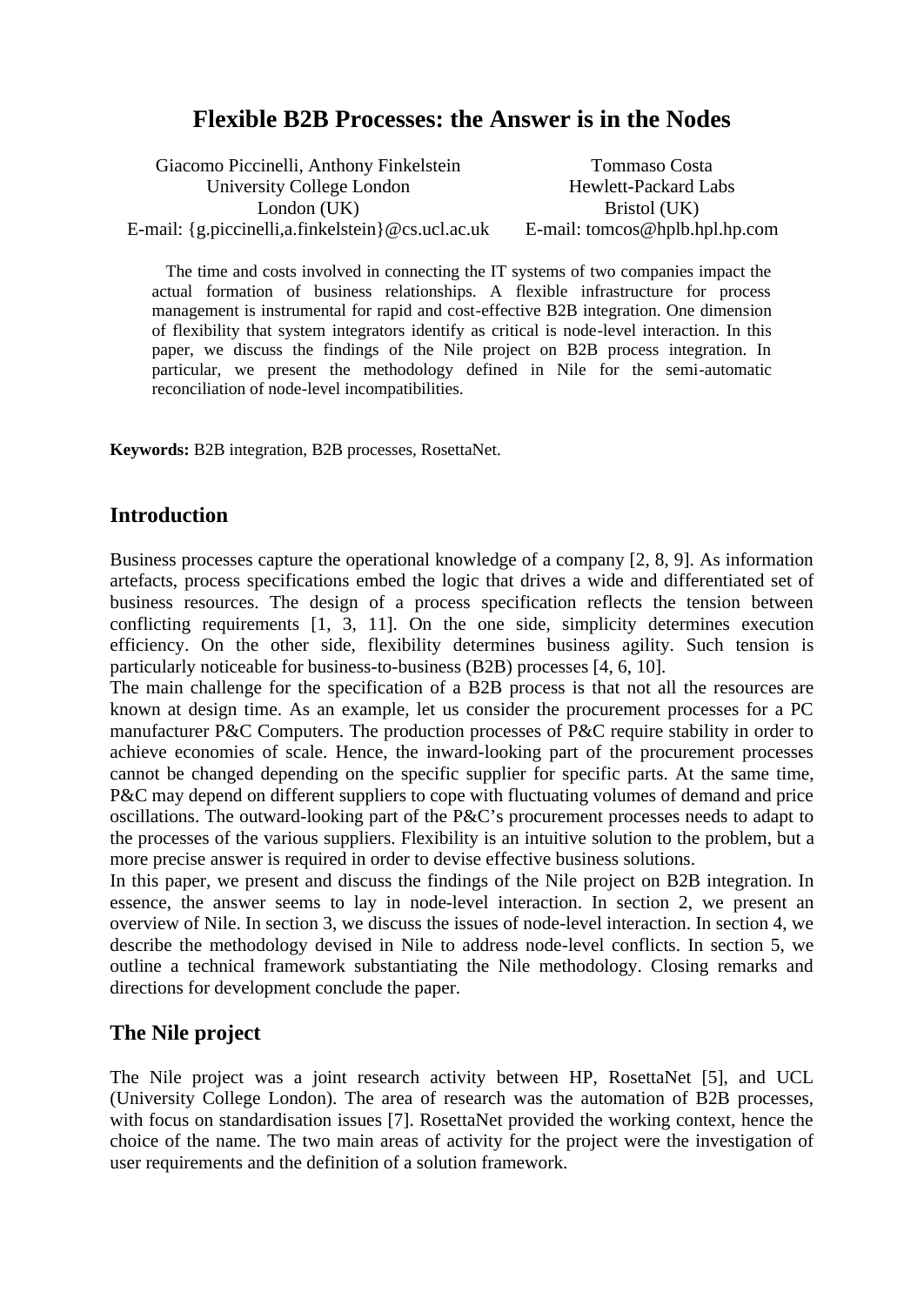The user community was mainly composed of system integrators with expertise on RosettaNet-based solutions. The level of engagement ranged from one-off completion of questionnaires or telephone interviews, to constant short-cycle feedback. Considering the different levels engagement and interaction, we estimate the number of users involved at around 15 representing in excess of 10 RosettaNet integration projects. The mix of integration projects included one-off one-to-one RosettaNet channels, as well as development frameworks for one-to-many channels. The main objective of the requirement gathering process was to the identification of the most critical factors in the implementation of a B2B process. The outcome of the investigation was that the single most important issue in B2B processes was node-level interaction. In essence, flexibility is required in terms of adapting the information exchange in individual process nodes. At least in terms of system integration, adapting the overall process flow seems less of an issue. Using the P&C example, the issue is the definition of Send-Order or Request-Notification nodes that adapt to different suppliers. Different suppliers may require the nodes used in different order, but the problem seems easier to solve.

The solution framework proposed by Nile focuses on a methodology to capture formally different node-level interaction requirements. Interaction requirements from different companies can then be reconciled using a semi-automatic procedure. A set of technology components substantiating the solution framework is currently under refinement.

## **Node-level interaction**

The basic elements of a workflow process [2] are roles, activities, data, and execution logic. Roles model business entities responsible for specific activities. Business entities can be software systems or human beings. Production Supervisor and Account Manager are examples of roles. Progress Update and Prepare Invoice are examples of activities. Data represent the row material as well as the by-product of an activity. A node is an atomic unit within a process. In the simplest case a node includes one role, one activity, and a set of data. For example, a node can specify that Account Manager has to Prepare Invoice based on details for the order Order Number. The execution logic of a process determines the order in which nodes are executed.

In the case of a B2B process, some of the nodes involve entities and data outside the administrative domain of one company. We refer to such nodes as interaction nodes. Nile's findings were that the context-specific usage of data in interaction nodes is among the biggest difficulties to overcome in B2B process integration. In essence, the problem is that the same data can be used differently with different business partners. Moreover, the same data can be used differently with the same business partner in different contexts. The granularity of such context can vary from process groups down to individual nodes in individual processes. As an example, a payment process can involve different stages. The actual usage of a Credit Note form in the Deposit Payment node can be different than in the Final Payment node. Differences can be as subtle as having different order identification numbers for open and for completed orders. What if one of the parties expects a single number to be used?

## **The Nile methodology**

Standardisation initiatives such as RosettaNet are instrumental to the solution of node-level interaction issues. Still, standards face a reality made of diversified business infrastructures. For example, RosettaNet itself allows optional fields. Different choices on optional fields can make two RosettaNet-compliant solutions unable to interact. Indications from the system integrators also hint at the fact that actual and intended content of a field may be different in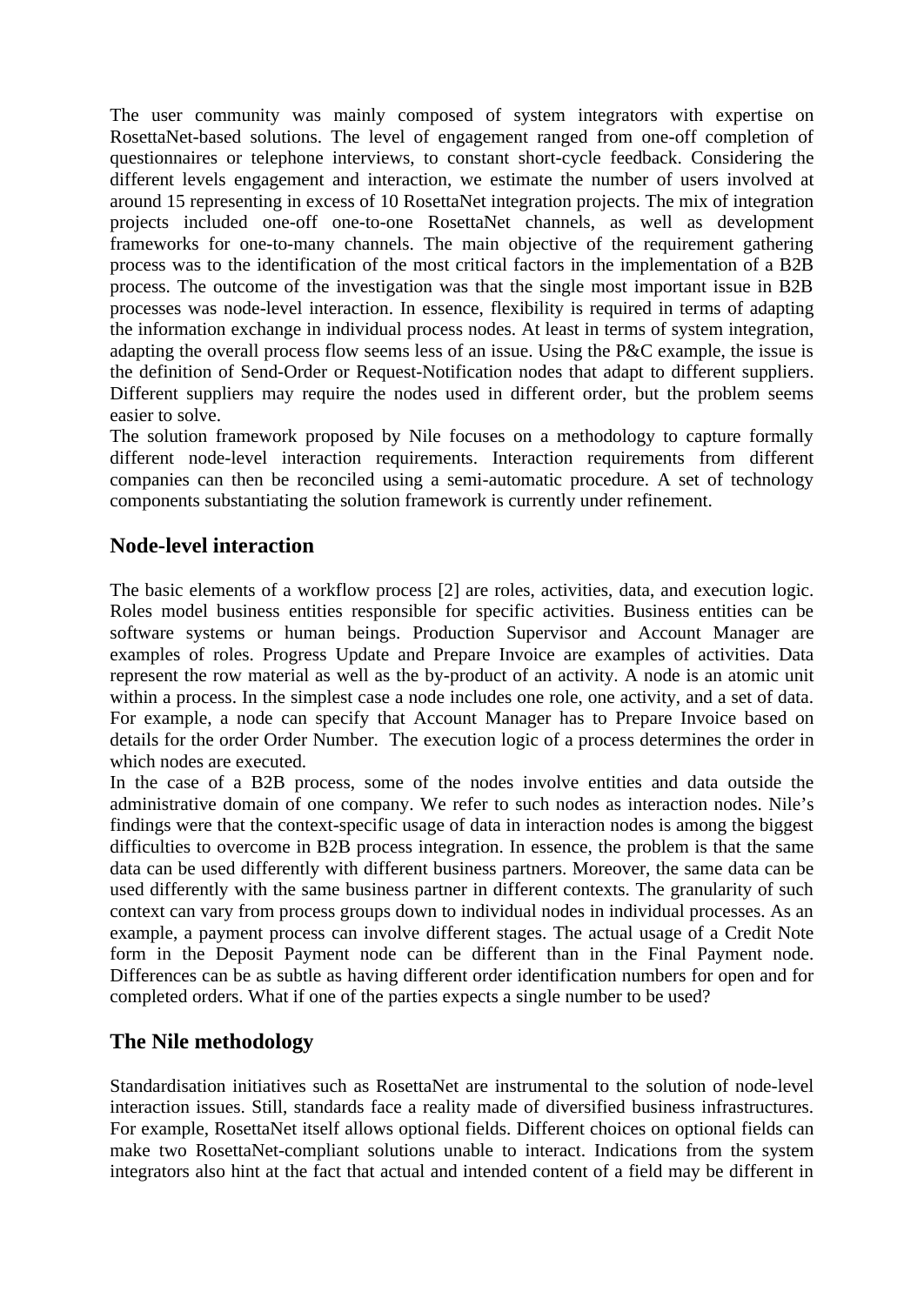practice. One approach is to define detailed global standards, and enforce strict compliance. Leaving standardisation bodies to pursue such route, the pragmatic approach taken in Nile is to provide formal and automated support to current practices.

The methodology proposed in Nile targets the reuse of business and technical knowledge. The idea is to describe in a formal way business contexts and the related usage of data. Relations between contexts are also formally expressed. The end result is that when a new context arises (e.g. because of a new supplier), all the previous knowledge on node-level interaction can be immediately and automatically reused. The assumption in Nile is that data are mainly represented as forms composed of a structured set of fields. The knowledge base proposed by Nile is based on association in the format:

```
(1) ({Processes}, {Partners}, {Forms})
    ::
    Field (cardinality, content, back-end mapping)
(2) ({Processes}, {Partners}, {Forms}) 
    ::
    {Field (cardinality, content),
      … …
    Field (cardinality, content)}
     \rightarrowField (cardinality, content, back-end mapping)
```
In both cases, the first part of the association defines the context and the second part the usage information for the field. The context includes a set of processes and/or process categories, a set of partners and/or partner categories, and a set of forms and/or form categories. For associations of type 1, the second part includes a field identifier and related usage definition. The usage definition includes information on cardinality, content, and the actual back-end source of data. Association of type 2 allow what can be interpreted as a further refinement of the context in terms of the usage of other files in the forms. An example of associations for P&C could be:

```
 ({any}, {CAT:Big_Customer, Company_A}, {Invoice})
 ::
 {E-mail (1..1, "e-mail address"), 
 Telephone (0, "telephone number")}
 \rightarrow Reply (1..1, "e-mail address", SAP.xyz.(…))
```
The association captures information on any process of P&C in which an invoice is exchanged with either the specific company Company\_A or a customer of category Big\_Customer. If e-mail is used and telephone is not used, then the Reply field is used and contains the email address retrieved with the request xyz to the SAP system of P&C. Whenever a new process is set up (e.g. between P&C and a big customer Customer B) and an Invoice is used, the requirement about the Reply field is automatically highlighted. If different or more specific requirements emerge for Customer\_B, the information directly augments the knowledge based.

## **Outline of the reconciliation framework**

The possibility to retrieve automatically the information related to the data for an interaction node is a basic capability provided by Nile. Such capability can be used within one company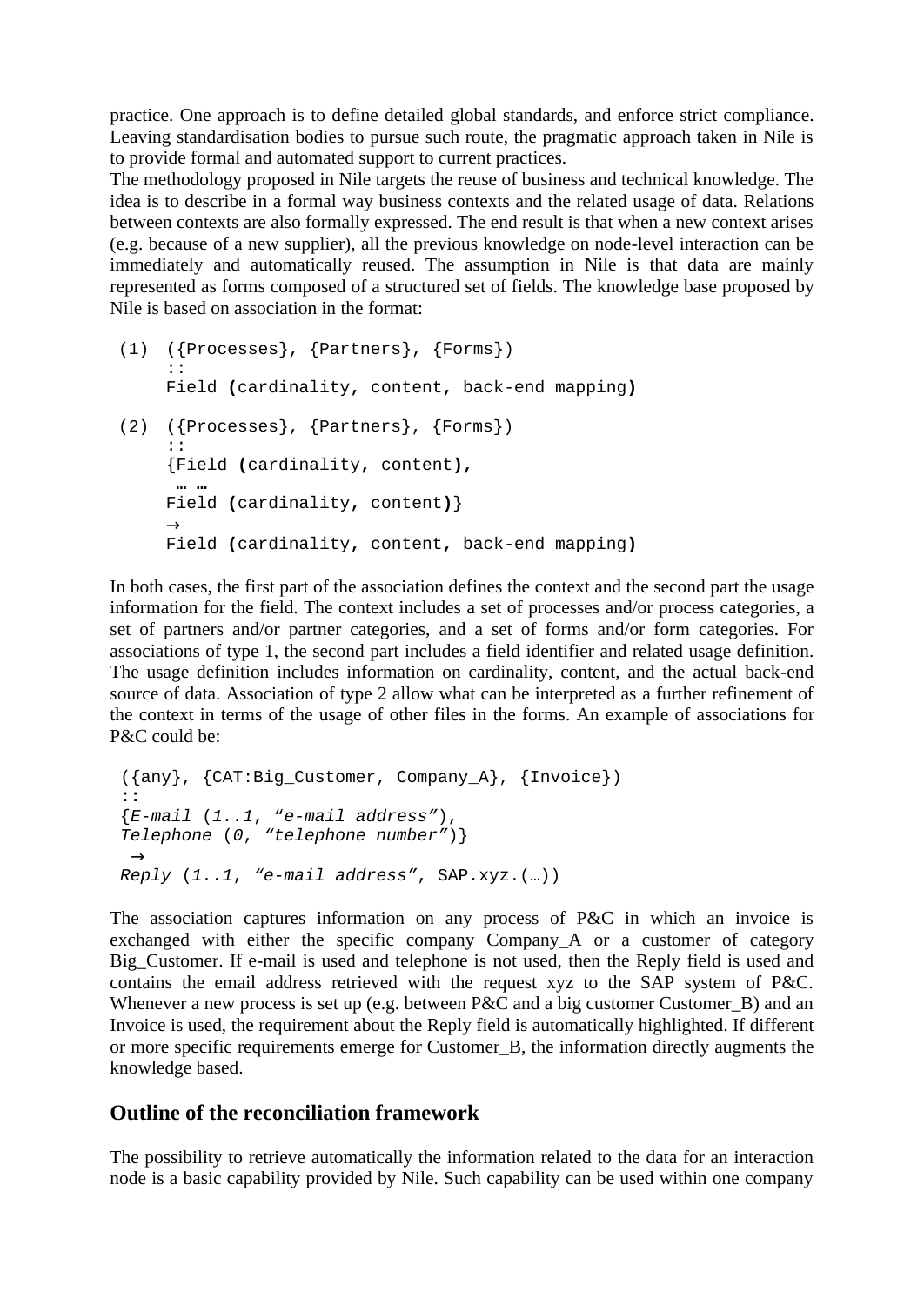without dependencies on its business partners. Still, interaction requirements of different companies have to be compared and reconciled. If two companies have modelled their interaction requirements with Nile, the discovery of differences can be done automatically. Specific components of the Nile framework can be used for generating external views on knowledge base of a company, and for comparing such views from different companies. The resolution of the differences requires human intervention, but the outcome can be fed into the knowledge base for future reuse.

#### **Conclusions**

The investigation carried out within Nile points to interaction nodes as the main source of rigidity in B2B process integration. Standardisation helps simplifying the problem, but a complete working solution almost inevitably requires a degree of customisation. The approach of Nile is based on formal representation of business and technical knowledge in order to foster reuse. In particular, formal representation enables automation, which is a crucial issue in the development of complex business solutions.

#### **Acknowledgements**

Special recognition goes to the various members of RosettaNet and Hewlett-Packard for their contributions in terms of both project information and feedback.

#### **References**

- [1] Farbey, B. and Finkelstein, A. *"Software Acquisition: a business strategy analysis"* Proc. Requirements Engineering (RE01), 2001.
- [2] Fisher L. (Ed.) *"Workflow Handbook"* Workflow Management Coalition and Future Strategy Inc., 2002.
- [3] Haug H., Olsen E.W., Vallet G., and Becart O. *"Software Management Approaches: Project Management, Estimation, and Life Cycle Support: Software Best Practice"* Springer-Verlag, 2001.
- [4] Kaplan S. and Sawhney M. *"B2B E-Commerce hubs: towards a taxonomy of business models"* Net Market Makers, 1999.
- [5] Kak R. and Sotero D. *"Implementing RosettaNet E-Business Standards for Greater Supply Chain Collaboration and Efficiency"* RosettaNet online, 2002.
- [6] Kalakota R. and Whinston A. *"Frontiers of electronic commerce"* Addison Wesley, 1996.
- [7] Piccinelli G., Finkelstein A., and Stammers E. *"Automated Engineering of e-Business Processes: the RosettaNet Case Study"* Proc. Int. Conference on Systemic, Cybernetics, and Informatics (SCI02), Orlando, Florida, 2002.
- [8] Reilly B. and Block J. *"Next-generation E-Commerce processes and systems"* Electronic Commerce Strategies Report, GartnerGroup, 1997.
- [9] Schwartz D.G. *"Cooperating Heterogeneous Systems"* Kluwer Academic Publisher, 1995.
- [10] Timmers P. *"Electronic commerce Strategies and models for business-to-business trading"* Addison Wesley, 1999.
- [11] Valacich J., Hoffer J., and George J. *"Essentials of System Analysis and Design"* Prentice Hall, 2000.